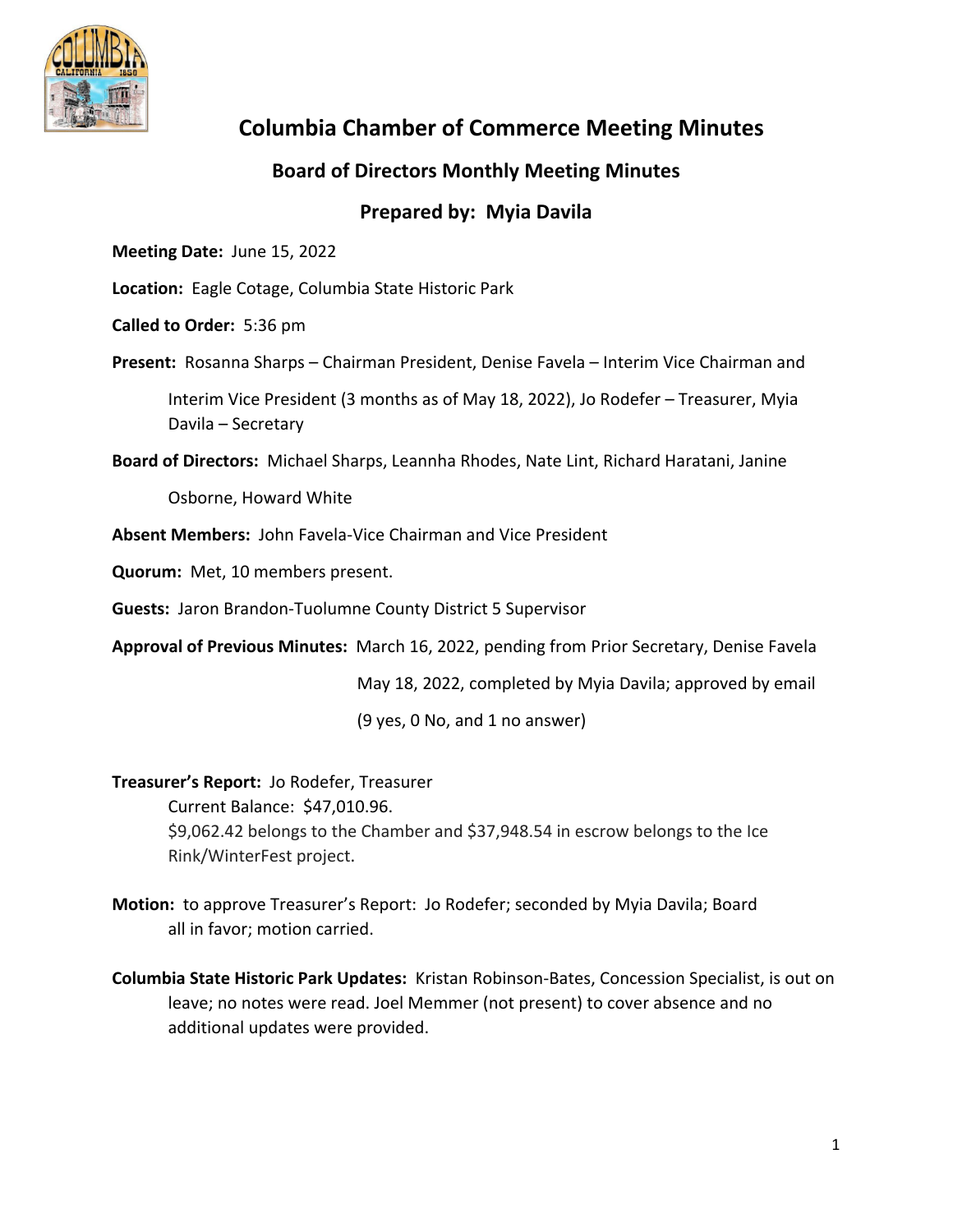

**Tuolumne County Updates:** Jaron Brandon, Tuolumne County Supervisor. Climate action plan still in process, housing, and road work in Italian Bar Road work still going on. Mr. Brandon indicated that he is still looking at roads in Columbia State Historic Park but there is no vehicular traffic available to support to fix the roads.

Columbia is the smallest fire district in the county with roughly an \$86,00 budget and covering only 1.1 square miles. The Tuolumne County Board of Supervisors had identified three proposals to increase fire protection for Columbia. First proposal involves annexation (increasing the size of the district). The second proposal is that the district will request additional support. The third proposal involves Schedule B (Wildland) by having the state provide coverage. Mr. Brandon requests that everyone send an email to all five Tuolumne County Supervisors at bosm@co.tuolumne.ca.us to express concerns regarding the need for additional fire protection in Columbia.

**Event Update:** Jo Rodefer, Treasurer and Event Coordinator for the 4th of July Celebration, indicated that the Grand Marshall has been selected as Roger Kirby. Food costs have increased by meal planning has been completed.

Thomas Fraser indicated that the fundraiser of pony rides with all proceeds going to the Chamber of Commerce would take away from his business and he was opposed to having pony rides for the  $4<sup>th</sup>$  of July event.

- **Motion:** to table pony rides to next year by Denise Favela; seconded by Howard White. 7 Aye, 1 abstain, and 2 no votes. Board in favor, motion carries.
- **Motion:** to charge \$14 for adults and \$10 for children for barbeque meals by Denise Favela seconded by Leannha Rhodes; Board all in favor; motion carried.
- **Event Update:** Rosanna Sharps, President and Chairperson, discussed Fiddle & Bango contest. Jodi Barnett and Mike Keene will handle the contest portion. In 2016, the event brought in \$13.81 and \$577.62 in 2017. Chamber of Commerce to find a fundraiser coordinator.

Art show profit and loss provided and event is profitable.

Harvest Festival needs an event coordinator.

Winterfest has no additional funding and will be postponed one year.